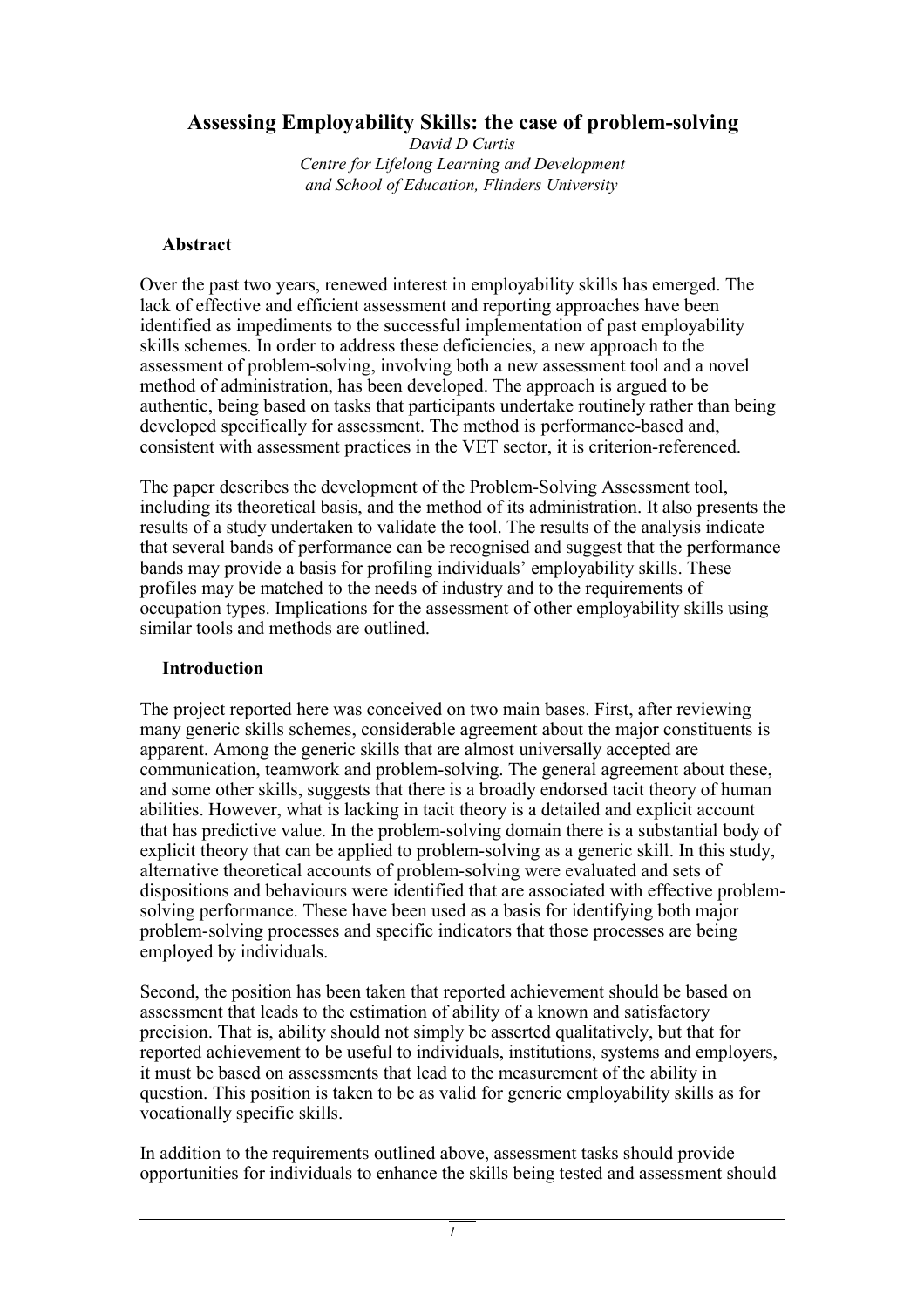be authentic and efficient. In the paper the development and implementation of a tool to support the development of problem-solving and to assess its performance are described.

#### **Literature Review**

#### *Theoretical bases for problem-solving*

Greeno, Collins and Resnick (1996) outlined three major theoretical stances on learning and problem-solving that they term associationist/behaviourist/empiricist, cognitive/rationalist view, and pragmatist/situative/sociohistoric. Behaviourist views are of limited value in predicting future problem-solving performance as they invoke learned responses to known situations. The dynamic work environment of advanced economies demands that workers be adaptable to novel circumstances, and an ability to perform only in known situations is of limited value. The situative paradigm provides powerful explanations of performance in domains within which individuals develop specific knowledge and strategies that are closely bound to the context in which problems are encountered. The examples of performance that are explained well by this model (Lave, 1988; Scribner, 1986) demonstrate just how adaptive individuals are in developing specialised skills. However, these models do not provide the predictive function that is required in assessing the potential of individuals in future novel problem tasks. Here, cognitive explanations of problem-solving performance appear to be more productive.

Cognitive accounts of problem-solving include both performance and metacognitive components. Many authors have provided descriptions of problem-solving processes. Polya (1957) described four major processes in problem-solving: understand the problem; devise a plan; carry out the plan; and look back. Bransford and Stein (1984, p.12) listed five processes: identify problems; define and represent them with precision; explore possible strategies; act on these strategies; and look back and evaluate the effects on your activities. Mayer and Wittrock (1996, p.50) included: assessing the requirements of the problem; constructing a solution plan; selecting an appropriate solution strategy; monitoring progress toward the goal; and modifying the solution plan when necessary. These are but a few of the many descriptions of problem-solving processes that are present in the very extensive literature on this topic.

The major processes that were selected for inclusion in the assessment of problemsolving in this project were:

- apprehending that a problem exists and elaborating or defining the problem;<br>• planning an approach to the problem including selecting strategies;
- planning an approach to the problem including selecting strategies;
- carrying out the plan:
- monitoring progress towards the goal; and<br>• looking back at the progress of the solution
- looking back at the progress of the solution attempt.

#### *Past approaches to the assessment of generic skills*

A variety of approaches have been taken to the assessment of generic skills. These include:

- holistic judgments by teachers;
- portfolios created by students;
- assessment based on work experience; and
- assessment using purpose-developed instruments.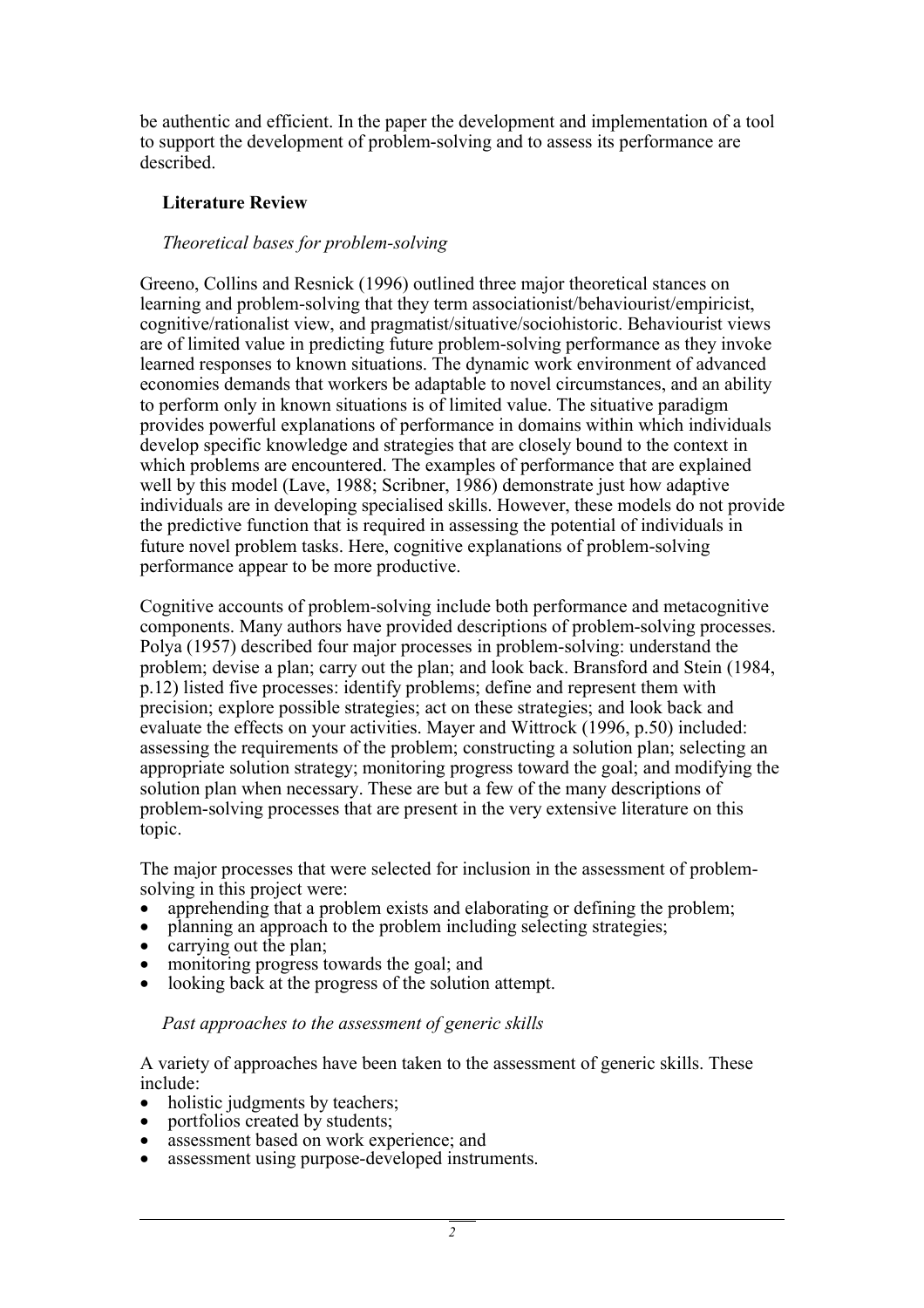Each of these approaches has value in particular situations. For example, holistic judgements have been shown to work well in senior secondary schools where teachers are able to make frequent observations of students' performances (McCurry & Bryce, 1997; National Industry Education Forum, 2000). However, in other situations, such as VET and higher education courses where such close observation does not occur, the method is less likely to be relevant. Portfolio assessment is a very useful method in that it requires individuals to assemble a substantial body of evidence for the emergence of their skill sets (Feast, 2000; National Industry Education Forum, 2000; Reynolds, 1996). Because of the detail contained in portfolios, they are not readily condensed into a form that is amenable to rapid evaluation. Where this has been attempted, some doubt has been expressed about the reliability of this form of assessment (Troper & Smith, 1997). Workplace assessment is potentially valuable (National Industry Education Forum, 2000; Queensland Department of Education, 1997). For employees in a workplace and who want their employability skills assessed, it has the advantage of being an authentic exercise. For students who are undertaking work experience, the value of assessment in the workplace depends very much on the context of the workplace and on the knowledge and skill of workplace assessors and this may compromise the generality of this form of assessment (Robertson, Harford, Strickland, Simons, & Harris, 2000).

Several forms of instrumental assessment have been trialed. The Graduate Skills Assessment (GSA) includes multiple choice items for problem-solving, critical thinking and reasoning, and interpersonal understanding (Australian Council for Educational Research, 2001). GSA results correlate significantly with tertiary entrance scores, suggesting that performance on this instrument is related to general ability. Further, performance on different components of the GSA are observed among students taking particular courses. Engineering students perform well on the problemsolving component while nursing students do well on the interpersonal skill section. Herl et al. (1999) used an alternative approach in which several tasks were set and a series of questions were asked arising from each task. This approach has been criticised by Shavelson, Gao and Baxter (1993). In a review of many similar assessments, they found that the particular task used was the major contributor to performance variance. This confounds the measurement of individual achievement and, in order to obtain a reliable estimate of ability, many tasks are required. This would place a very heavy assessment load on both students and teachers.

Thus, while several assessment options are available and each has been shown to work well in particular situations, no single approach is able to meet all assessment requirements. It would appear that holistic judgement by teachers would not work well in the VET sector as a whole, although there may be situations in which it is applicable. Work experience portfolios are used and could be extended to include employability skills, although the comments by Robertson et al. (2000) suggest that they would not lead to comparable judgements. Instrumental assessment has a particular role, and an investigation of the extension of the GSA to the VET sector would appear to have great merit. However, there does appear to be scope for the development of an assessment approach that combines the authenticity of in-context assessment with the reliability of a structured instrumental approach.

#### *Assessment as measurement*

Following concerns about the status of measurement in the social sciences, Stevens in 1946, proclaimed that measurement was the "assignment of numerals to objects or events according to a rule." Michell (1997) has shown that such assignment is a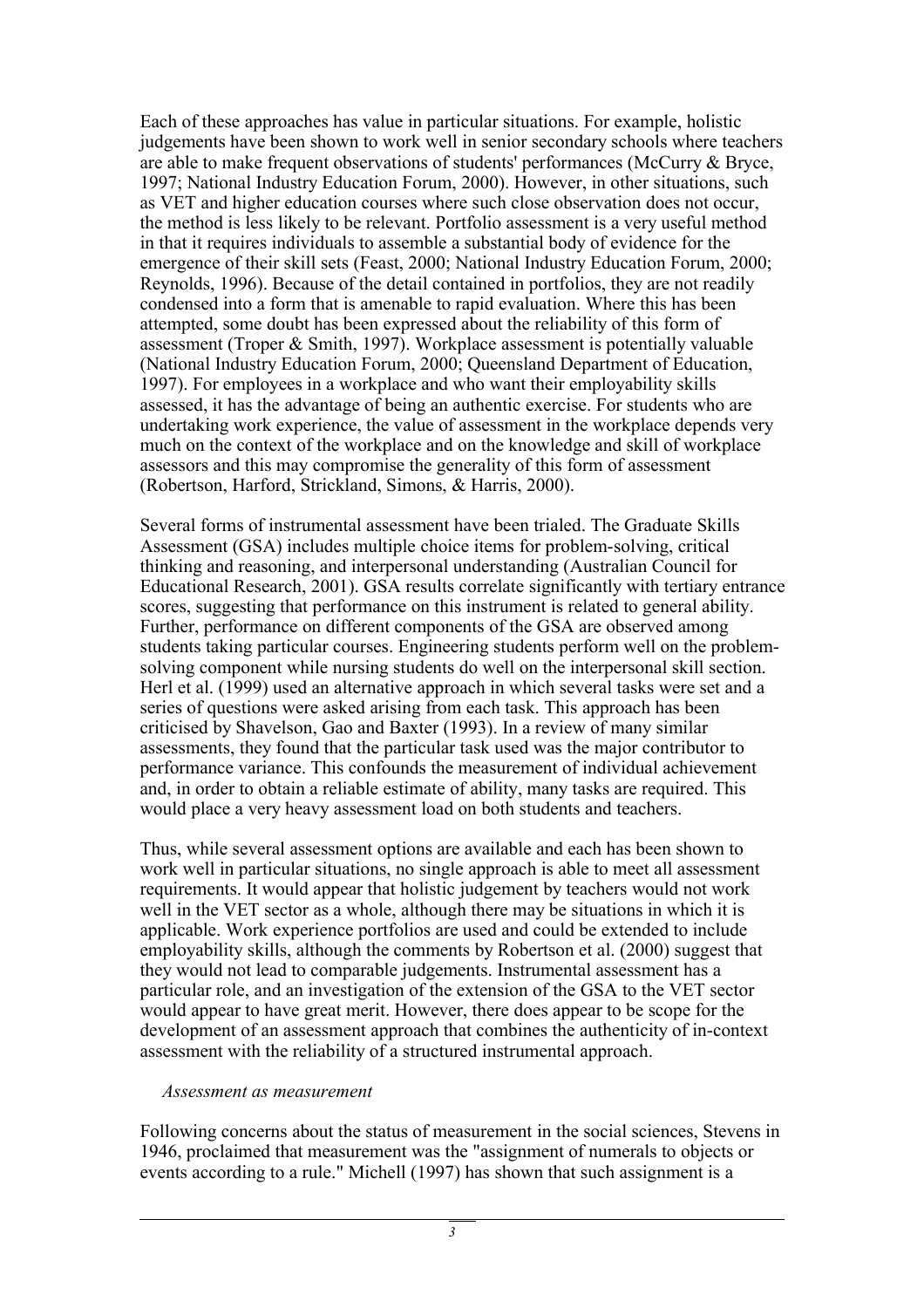necessary but insufficient basis for true measurement as it does not require additivity. Such assignment may produce an ordered sequence, but not an interval one. Wright and Masters (1982, p.3) argued that measurement requires:

The reduction of experiences to a *one dimensional* abstraction; *More or less* comparisons among people and items; The idea of a *linear magnitude* inherent in positioning objects along a line; and A unit determined by a *process* which can be repeated without modification over the range of the variable.

Harwell and Gatti (2001) have argued that the application of item response theory (IRT) is essential to convert the ordered observations that arise from the application of survey instruments to true measures.

A purpose in the project was to develop an instrument that provides a sound framework within which consistent judgements can be made by teachers and that leads to reported scores of known precision. The development of an instrument on a theoretically sound basis and the analysis of achievement data collected using it are described.

### **Research Method**

## *Development of the Problem-Solving Assessment tool*

As outlined in the review of literature, most past efforts based on instrumental approaches to assessing problem-solving have focused on individuals' performance on selected problem-solving tasks. However, the tasks chosen have been shown to contribute a substantial component of performance variability and therefore to mask the individual ability contribution to performance variability. Since the purpose of the problem-solving assessment is to identify individual ability, approaches in which this is contaminated by other factors are compromised.

In past efforts to assess problem-solving in a componential, rather than holistic, way separate scoring rubrics were developed for each task (Herl et al., 1999; Shavelson et al., 1993). If this approach were to be taken in the VET context within Australia, the load on assessors would be excessive. Each training package has many units of competency and each unit has many tasks. The process of developing separate rubrics for this number of tasks and then of providing professional development to ensure that they were used consistently would be onerous at system and provider levels and for individual assessors. Thus, in this project an intention was to develop either a single instrument or a very small number of generally applicable instruments.

The Problem-Solving Assessment (PSA) was designed to assess the use of problemsolving processes directly, as these processes are thought to be important in the emergence of expertise within a domain and also to be transferable between tasks within and possibly between domains. The development of the initial version of the instrument followed four stages:

- the identification of a coherent theoretically sound construct;
- the identification of major component processes;<br>• the identification of indicators of those processes
- the identification of indicators of those processes; and
- the establishment of levels of performance on each indicator.

This approach is an elaboration of the first steps of the instrument development process described by Gable and Wolf (1993, see pp. 237-245). In the method used in this study, particular attention was paid to transforming theoretical constructs into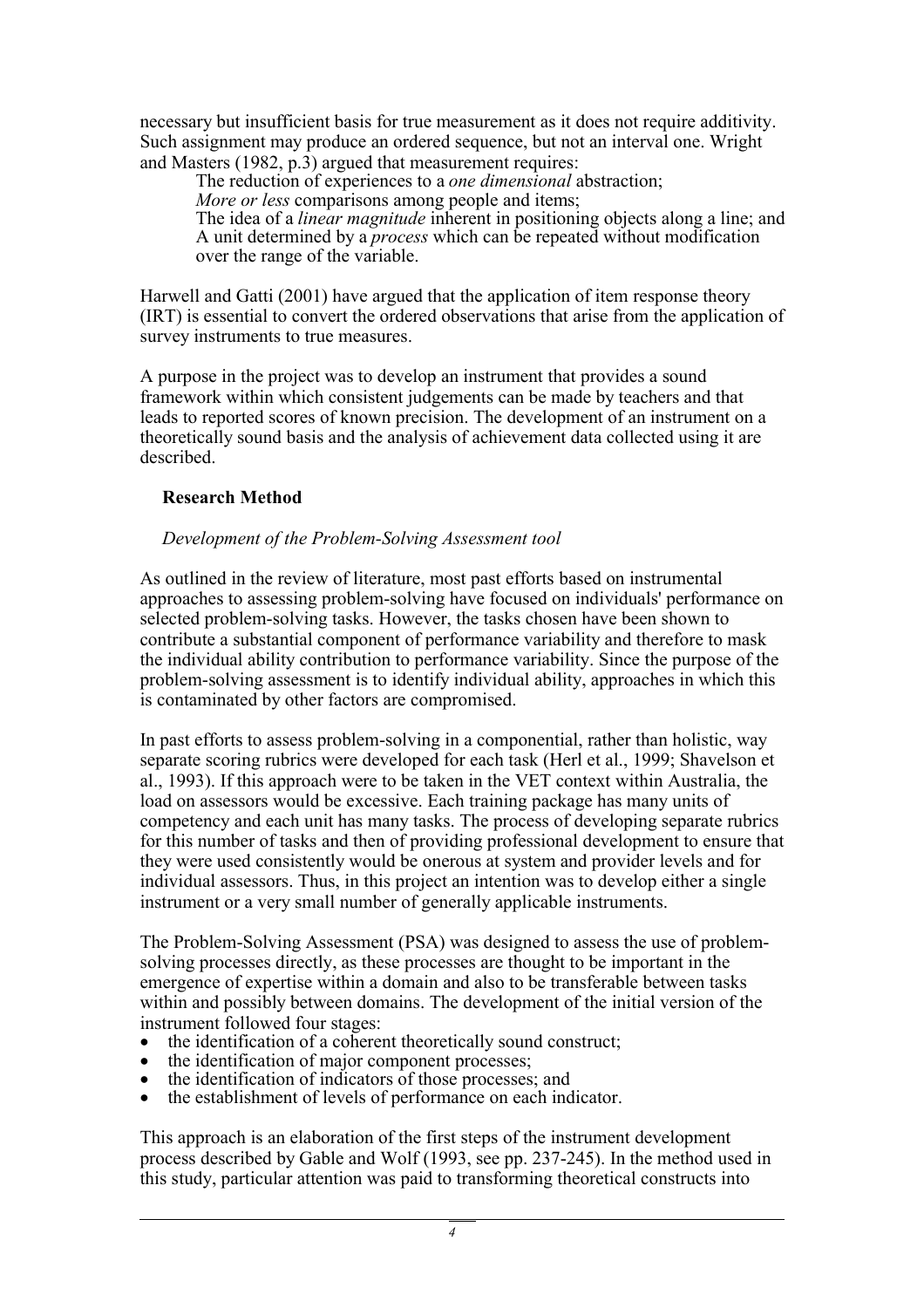operational processes and to the identification of indicators of the processes and performance levels on those indicators. These are crucial steps in promoting achievement and assessing and reporting performance.

The Problem-Solving Assessment tool is shown in Appendix 4 of the report *The Authentic Performance-Based Assessment of Problem-Solving* (Curtis & Denton, 2002, pp.69-70). The assessment tool includes five major processes. In all, 21 indicators are used to assess performance and the number of performance levels varies from two for some indicators to a maximum of four. The performance levels are based on the Biggs and Collis (1982) SOLO taxonomy. The number of performance levels for each indicator was decided on the basis of the number of levels that could be discriminated readily by lecturers.

#### *Administration of the Problem-Solving Assessment tool*

The procedure for assessing students' problem-solving performances is:

- selection of the technical assessment task that is to be presented for problemsolving assessment;
- completion by the learner of the technical activity or task:
- a self-assessment by the learner using the Problem-Solving Assessment;
- presenting evidence for facilitator validation, including discussion between student and facilitator;
- $\bullet$  iudgement (validation) by facilitator;
- recording of result for later reporting and certification.

The assessment of problem-solving is based on an assignment that has been presented for technical assessment. The grade for the technical assessment is recorded. Then the same assessment activity is re-presented for problem-solving assessment. Representing the activity for problem-solving assessment shortly after the technical assessment is regarded as necessary in ensuring that the assessment of problemsolving is authentic. In the pilot study, 25 assessment tasks were identified by staff and recommended as productive activities in which students could demonstrate their abilities. In the study, students were free to choose other tasks that they may have preferred.

Two key elements of the process are self-assessment by learners in order to collate evidence for the claimed problem-solving performance level and validation by the lecturer (facilitator). These are now described.

#### *Self Assessment*

The assessment of problem-solving in this project was intended to form an iterative process through which students learned what was meant by problem-solving so that they could improve the process in successive assessments. Thus the assessment procedure was intended to be a very overt and explicit process of both learning and assessment.

Students and staff used the same form of the Problem-Solving Assessment tool. This was done in order to ensure that the process was a completely open one in which all assessment criteria were clearly laid out for the students. They were aware of exactly how their lecturer would conduct that part of the assessment and what evidence they would be seeking. Indeed, the reverse side of the assessment form includes brief scoring instructions and sets of questions that relate to each indicator used in the assessment. The questions are designed to focus attention on the evidence that might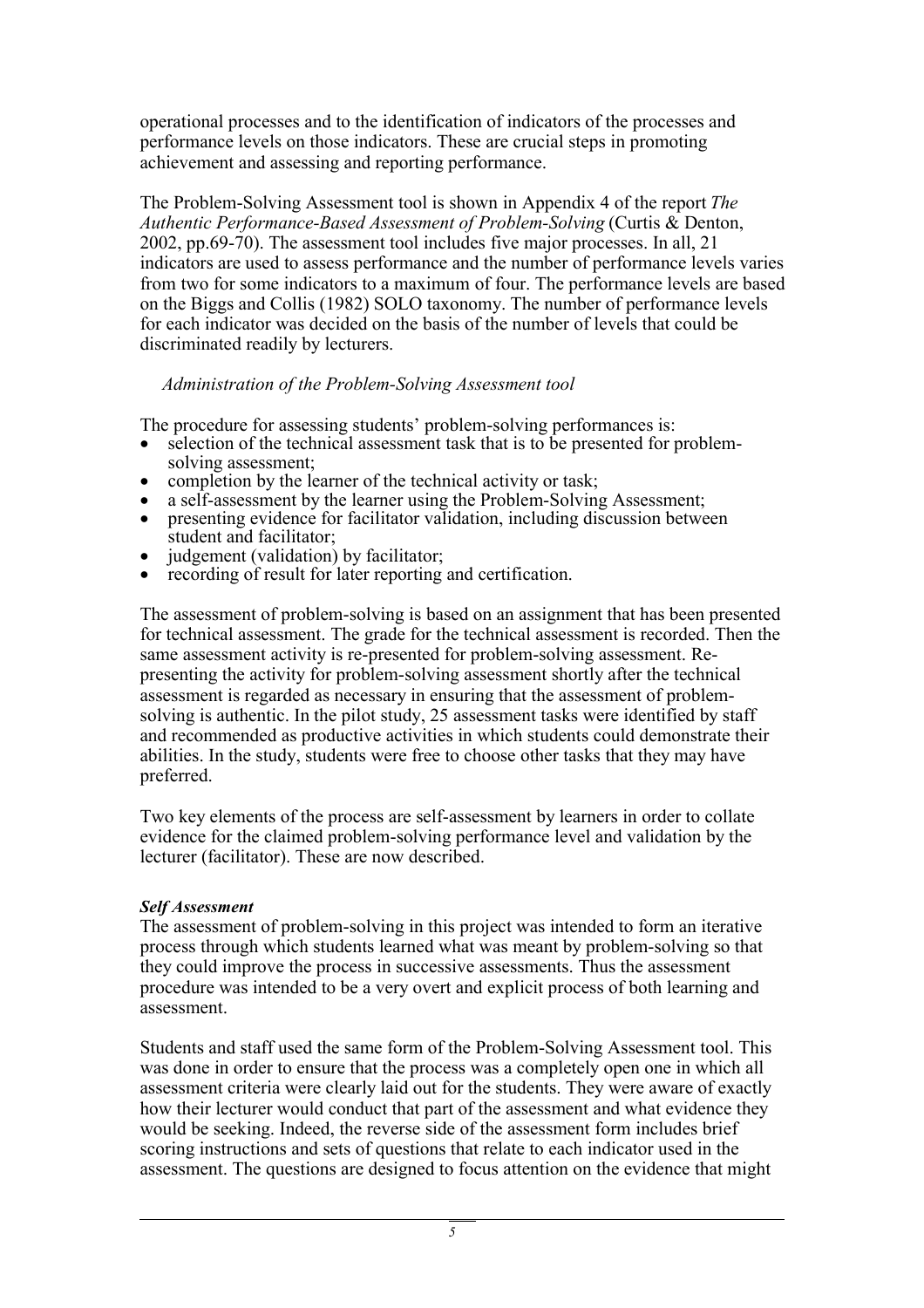be expected to support the levels of performance that have been suggested for that indicator.

### *Lecturer Validation*

Lecturer validation comprised two elements. First, students were required to present their self-assessment forms and to present or point to evidence to support their self assessment. The second element of the process was the judgement, by the lecturer, of the problem-solving performance based upon the evidence presented by the student.

Once the lecturer has made her/his judgement, the assessment is discussed by the lecturer and the student. The purpose of this discussion is to draw attention to aspects of the assessment in which the student has either not presented evidence or has misinterpreted either the evidence or the criteria. The purpose of this discussion is clearly instructional with the aim of enhancing the student's understanding of both problem-solving and the process of assembling evidence against specified criteria.

The performance level that is recorded in the student record system is determined by the lecturer. It is essential that the processes that underlie any formal certificate awarded by the training provider are credible and robust and that they would, if required, withstand an external review such as a quality audit.

# *Pilot and Validation Studies*

The Problem-Solving Assessment tool was trialed in a pilot study involving 33 students, all of whom were enrolled in programs offered through Electronics and Information Technology at Torrens Valley Institute of TAFE. In a subsequent validation study, a further 48 students enrolled in the Certificate IV in Workplace Assessment and Training participated.

Two sets of data were collected in the studies. All lecturer responses recorded on the instrument were entered into a data file and analysed using both conventional and advanced measurement techniques. In addition, comments were sought from both staff and students involved in the pilot study in an anonymous feedback survey.

# **Key Findings**

Data arising from the administration of the PSA tool were subject to factor analysis and classical item analysis. Despite some concerns about skewness in the performance indicators, the Cronbach alpha for the scale was 0.80. This is regarded as indicating that the scale is a coherent instrument. However, given the argument advanced earlier in this paper, that valid measurement is a requirement for effective reporting of valid achievement assessment, the Rasch measurement model was used in the main analysis of the data set collected. This analysis was conducted using Quest (Adams & Khoo, 1999). Rasch measurement produces a scale on which the average location of items defines a zero point. Persons who perform below this level receive negative scores and those who perform above this level achieve positive scores. The scale has the important attribute of being an interval one, and this enables linear transformations without distorting the meaning conveyed by the scale.

In the Rasch analysis, two items were found not to fit the measurement model well and were removed from further analyses. The remaining items produced a scale with good measurement properties. An index of the reliability of items was 0.84 and an index of person reliability (equivalent to alpha) was 0.81. The range of item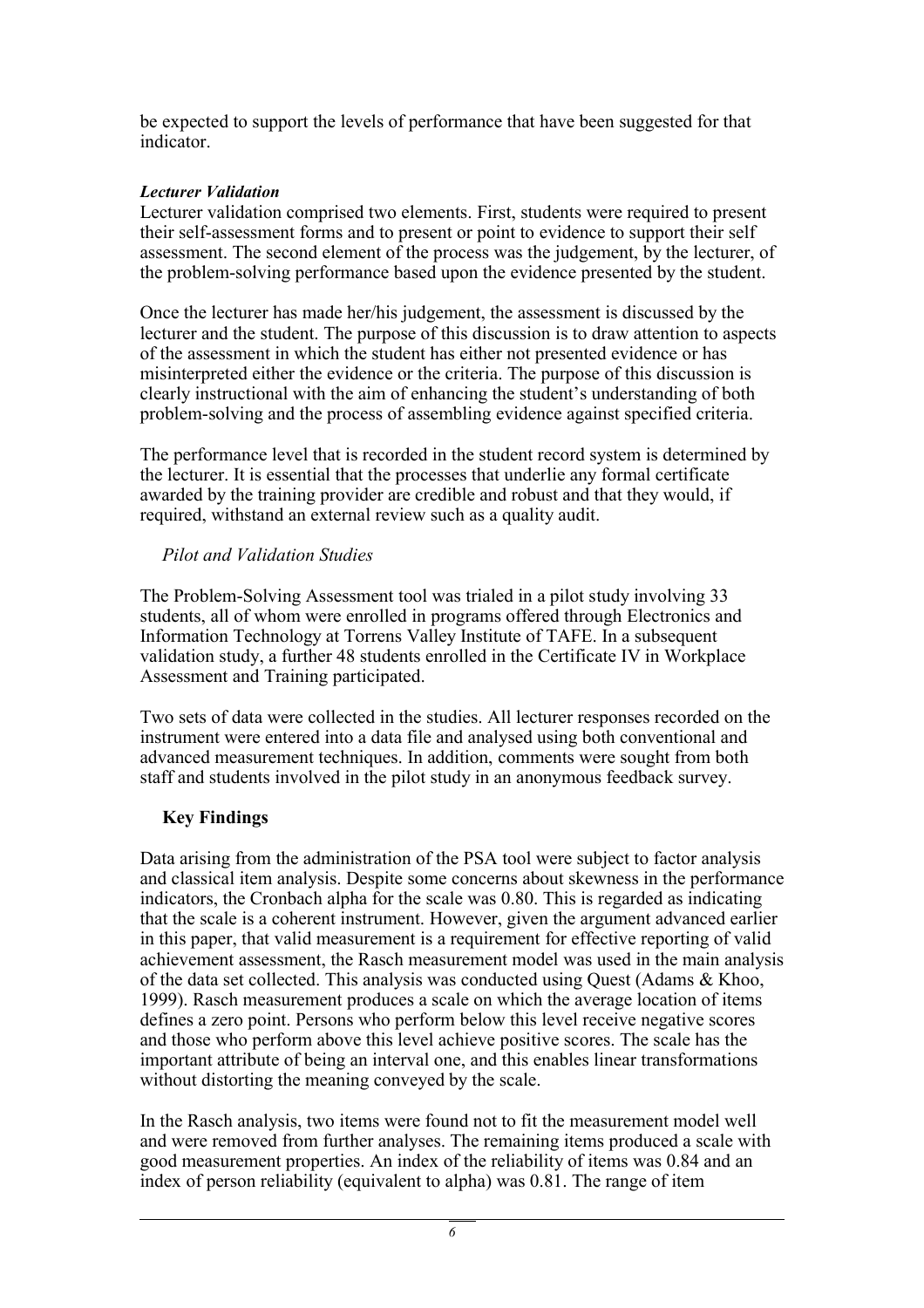thresholds – the point on the trait scale at which a person is likely to move from a lower to a higher performance category – varied from -3.1 to +3.3 units. This range would appear to provide a sound basis for the measurement of individual ability over a useful range of the underlying trait – Problem-Solving ability. The range of person abilities varied from  $-3$  to  $+6$  scale units. However, most participants were rated quite favourably and were clustered in the positive ranges of the scale. The skewness of responses is believed to be a consequence of the requirement for voluntary participation in the study, as a result of which there was a tendency for more able students to participate.

The scores achieved by participants were linearly transformed to a mean of 500 and a standard deviation of 100. The distribution transformed scores is shown in Figure 1. The measurement properties of the instrument suggest that four overall performance levels can be recognised in the sample of respondents (Wright & Masters, 1982). However, the tendency for lower achieving students to be under-represented in the sample may have reduced the number of discriminable levels of performance.



**Figure 1: Distribution of individuals' transformed problem-solving ability scores**

### **Conclusions**

Despite the fact that eighteen different tasks were the subject of problem-solving assessments, the coherence of the instrument suggests that the use of the framework instrument developed on the basis of a theory of problem-solving provides a sound basis for the assessment of problem-solving ability.

The use of the Rasch measurement model has enabled student performances to be reported on a linear scale that should provide a basis for the valid comparison of performance over time and can thus be used to track improvements in student achievement in this important employability skills through their courses.

The results of the validation study suggest that the PSA tool that was developed in one domain (electronics and information technology) could be applied in a quite disparate domain. What remains to be shown is that the PSA can be applied in other domains.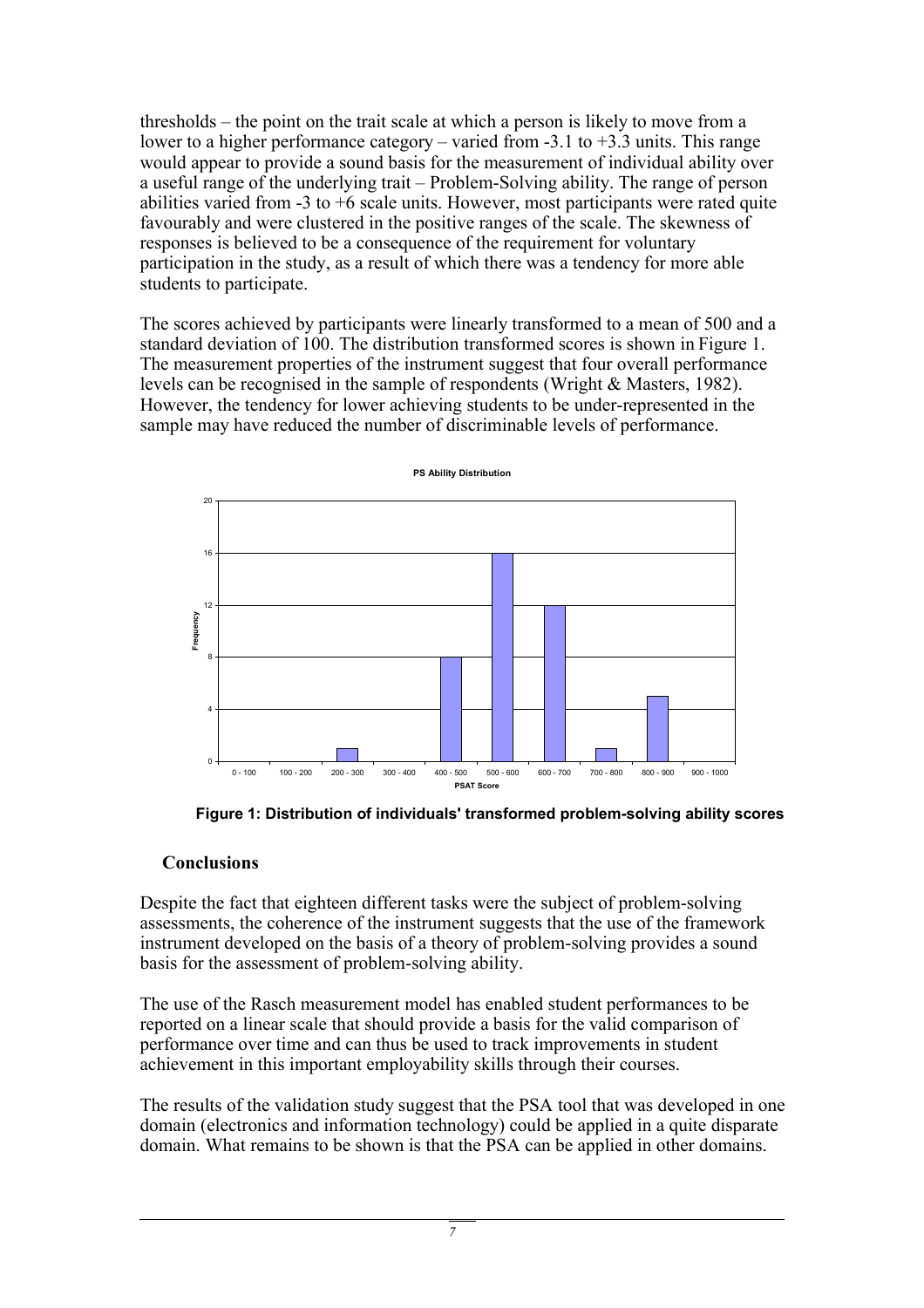A comparable approach has been taken in developing a second assessment and development tool for Information Literacy. Other tools are under development using a similar approach. If the instruments can be shown to work in a variety of settings and programs, it would be possible to use them in encouraging the development of a range of employability skills and in assessing and reporting on performance across that range of skills. If this is achieved, the profiling of employability skills and then matching individual profiles to industry requirements becomes technically valid and feasible.

#### **References**

- Adams, R. J., & Khoo, S. T. (1999). Quest: the interactive test analysis system (Version PISA) [Statistical analysis software]. Melbourne: Australian Council for Educational Research.
- Australian Council for Educational Research. (2001). *Graduate Skills Assessment. Summary Report. GSA Exit 2000*. Camberwell, Vic.: ACER.
- Biggs, J. B., & Collis, K. F. (1982). *Evaluating the quality of learning: the SOLO taxonomy (Structure of the Observed Learning Outcome)*. New York: Academic Press.
- Bransford, J. D., & Stein, B. S. (1984). *The ideal problem solver: a guide for improving thinking, learning, and creativity*. New York: W H Freeman.
- Curtis, D. D., & Denton, R. (2002). *The authentic performance-based assessment of problem-solving*. Adelaide: NCVER.
- Feast, V. (2000). *Student perceptions of the importance and value of a Graduate Quality framework in a tertiary environment.* Unpublished Doctor of Education Dissertation, Flinders University, Adelaide.
- Gable, R. K., & Wolf, M. B. (1993). *Instrument development in the affective domain. Measuring attitudes and values in corporate and school settings* (2nd ed.). Boston: Kluwer Academic Publishers.
- Greeno, J. G., Collins, A. M., & Resnick, L. B. (1996). Cognition and learning. In D. C. Berliner & R. C. Calfee (Eds.), *Handbook of educational psychology* (pp. 15-46). New York: Macmillan.
- Harwell, M. R., & Gatti, G. G. (2001). Rescaling ordinal data to interval data in educational research. *Review of Educational Research, 71*(1), 105-131.
- Herl, H. E., O'Neil, H. F., Chung, G. K. W. K., Bianchi, C., Wang, S.-L., Mayer, R., Lee, C. Y., Choi, A., Suen, T., & Tu, A. (1999). *Final report for validation of problem-solving measures* (CSE Technical Report 501). Los Angeles: Center for the Study of Evaluation and National Centre for Research in Evaluation, Standards, and Student Testing.
- Lave, J. (1988). *Cognition in practice: Mind, mathematics and culture in everyday life*. Cambridge, N.Y.: Cambridge University Press.
- Mayer, R. E., & Wittrock, M. C. (1996). Problem-solving transfer. In D. C. Berliner & R. C. Calfee (Eds.), *Handbook of educational psychology* (pp. 47-62). New York: Macmillan.
- McCurry, D., & Bryce, J. (1997). *The school-based key competencies levels assessment project. Final report*. Canberra: DEETYA.
- Michell, J. (1997). Quantitative science and the definition of measurement in psychology. *British Journal of Psychology, 88*, 355-383.
- National Industry Education Forum. (2000). *The Key Competencies portfolio approach - a kit*. Canberra: Department of Education, Training and Youth Affairs.
- Polya, G. (1957). *How to solve it. A new aspect of mathematical method* (2nd ed.). Harmondsworth: Penguin.
- Queensland Department of Education. (1997). *Assessing and reporting the key competencies of students of post-compulsory age through 'work experience'*. Canberra: Department of Education, Employment, Training and Youth Affairs.